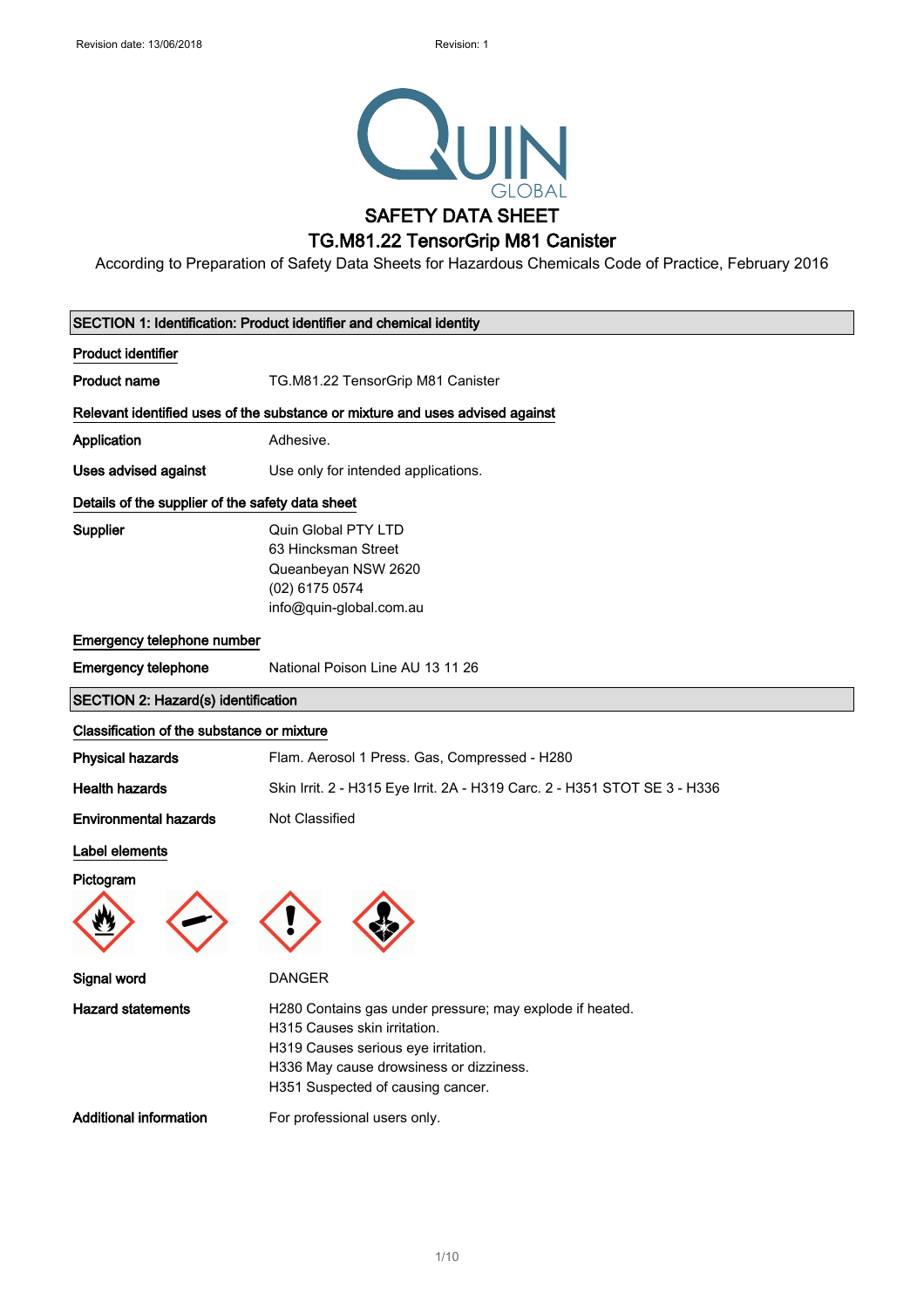| <b>Precautionary statements</b> | P201 Obtain special instructions before use.<br>P202 Do not handle until all safety precautions have been read and understood.<br>P210 Keep away from heat/ sparks/ open flames/ hot surfaces. - No smoking.<br>P211 Do not spray on an open flame or other ignition source.<br>P251 Pressurized container: Do not pierce or burn, even after use.<br>P261 Avoid breathing spray.<br>P264 Wash contaminated skin thoroughly after handling.<br>P271 Use only outdoors or in a well-ventilated area.<br>P280 Wear protective gloves/ protective clothing/ eye protection/ face protection.<br>P302+P352 IF ON SKIN: Wash with plenty of soap and water.<br>P304+P340 IF INHALED: Remove victim to fresh air and keep at rest in a position<br>comfortable for breathing.<br>P305+P351+P338 IF IN EYES: Rinse cautiously with water for several minutes. Remove<br>contact lenses, if present and easy to do. Continue rinsing.<br>P308+P313 IF exposed or concerned: Get medical advice/ attention.<br>P312 Call a POISON CENTER or doctor/ physician if you feel unwell.<br>P321 Specific treatment (see medical advice on this label).<br>P332+P313 If skin irritation occurs: Get medical advice/attention.<br>P337+P313 If eye irritation persists: Get medical advice/ attention.<br>P362+P364 Take off contaminated clothing and wash before reuse.<br>P403+P233 Store in a well-ventilated place. Keep container tightly closed.<br>P405 Store locked up.<br>P410+P403 Protect from sunlight. Store in a well-ventilated place.<br>P412 Do not expose to temperatures exceeding 50°C/122°F.<br>P501 Dispose of contents/ container in accordance with national regulations. |
|---------------------------------|-----------------------------------------------------------------------------------------------------------------------------------------------------------------------------------------------------------------------------------------------------------------------------------------------------------------------------------------------------------------------------------------------------------------------------------------------------------------------------------------------------------------------------------------------------------------------------------------------------------------------------------------------------------------------------------------------------------------------------------------------------------------------------------------------------------------------------------------------------------------------------------------------------------------------------------------------------------------------------------------------------------------------------------------------------------------------------------------------------------------------------------------------------------------------------------------------------------------------------------------------------------------------------------------------------------------------------------------------------------------------------------------------------------------------------------------------------------------------------------------------------------------------------------------------------------------------------------------------------------------------------------------------------------------------------------|
| Contains                        | Dichloromethane                                                                                                                                                                                                                                                                                                                                                                                                                                                                                                                                                                                                                                                                                                                                                                                                                                                                                                                                                                                                                                                                                                                                                                                                                                                                                                                                                                                                                                                                                                                                                                                                                                                                   |

### Other hazards

This product does not contain any substances classified as PBT (persistent, bioaccumulative and toxic) or vPvB (very persistent and very bioaccumulative).

| SECTION 3: Composition and information on ingredients |  |
|-------------------------------------------------------|--|
|-------------------------------------------------------|--|

| <b>Mixtures</b>                                                     |        |
|---------------------------------------------------------------------|--------|
| <b>Dichloromethane</b>                                              | 30-60% |
| CAS number: 75-09-2                                                 |        |
| Classification                                                      |        |
| Skin Irrit. 2 - H315                                                |        |
| Eye Irrit. 2A - H319                                                |        |
| Carc. 2 - H351                                                      |        |
| STOT SE 3 - H336                                                    |        |
|                                                                     |        |
|                                                                     |        |
| Petroleum gases, liquefied                                          | 30-60% |
| CAS number: 68476-85-7                                              |        |
|                                                                     |        |
| Classification<br>Flam. Gas 1 - H220                                |        |
| Press. Gas, Liquefied - H280                                        |        |
| The full text for all hazard statements is displayed in Section 16. |        |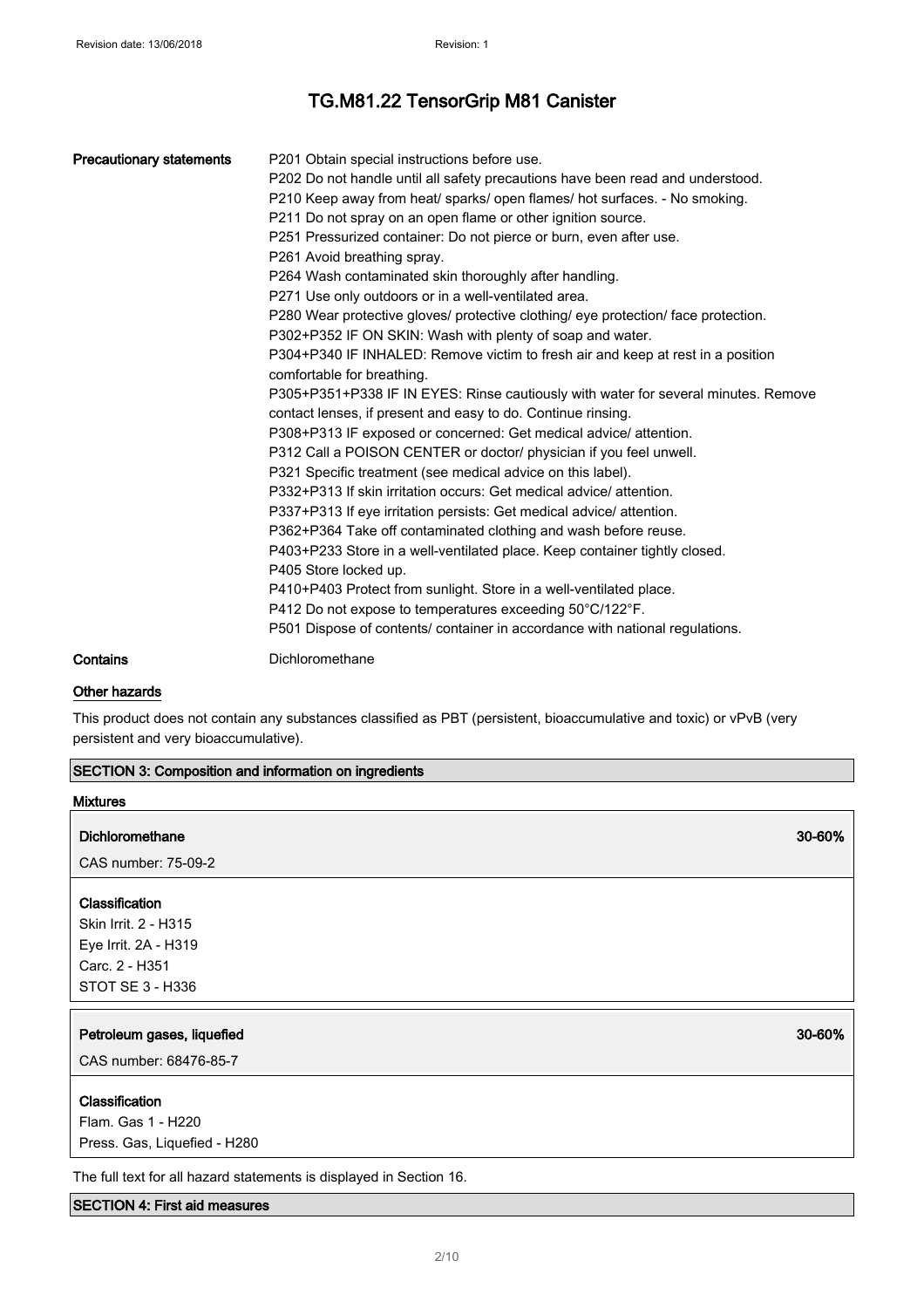### Description of first aid measures

| <b>General information</b>                            | Get medical attention immediately. Show this Safety Data Sheet to the medical personnel.                                                                                                                                                                                                                                                                                                                                                                                                                                                                                                                                                                              |
|-------------------------------------------------------|-----------------------------------------------------------------------------------------------------------------------------------------------------------------------------------------------------------------------------------------------------------------------------------------------------------------------------------------------------------------------------------------------------------------------------------------------------------------------------------------------------------------------------------------------------------------------------------------------------------------------------------------------------------------------|
| Inhalation                                            | Remove affected person from source of contamination. Move affected person to fresh air and<br>keep warm and at rest in a position comfortable for breathing. Maintain an open airway.<br>Loosen tight clothing such as collar, tie or belt. When breathing is difficult, properly trained<br>personnel may assist affected person by administering oxygen. Place unconscious person on<br>their side in the recovery position and ensure breathing can take place.                                                                                                                                                                                                    |
| Ingestion                                             | Rinse mouth thoroughly with water. Give plenty of water to drink. Stop if the affected person<br>feels sick as vomiting may be dangerous. Do not induce vomiting unless under the direction of<br>medical personnel. If vomiting occurs, the head should be kept low so that vomit does not<br>enter the lungs. Never give anything by mouth to an unconscious person. Move affected<br>person to fresh air and keep warm and at rest in a position comfortable for breathing. Place<br>unconscious person on their side in the recovery position and ensure breathing can take<br>place. Maintain an open airway. Loosen tight clothing such as collar, tie or belt. |
| <b>Skin Contact</b>                                   | Remove contamination with soap and water or recognised skin cleansing agent. Continue to<br>rinse for at least 15 minutes. If adhesive bonding occurs, do not force skin apart.                                                                                                                                                                                                                                                                                                                                                                                                                                                                                       |
| Eye contact                                           | Rinse immediately with plenty of water. Remove contact lenses, if present and easy to do.<br>Continue rinsing. Continue to rinse for at least 15 minutes and get medical attention. If<br>adhesive bonding occurs, do not force eyelids apart.                                                                                                                                                                                                                                                                                                                                                                                                                        |
| Protection of first aiders                            | First aid personnel should wear appropriate protective equipment during any rescue. Wash<br>contaminated clothing thoroughly with water before removing it from the affected person, or<br>wear gloves. It may be dangerous for first aid personnel to carry out mouth-to-mouth<br>resuscitation.                                                                                                                                                                                                                                                                                                                                                                     |
|                                                       | Most important symptoms and effects, both acute and delayed                                                                                                                                                                                                                                                                                                                                                                                                                                                                                                                                                                                                           |
| <b>General information</b>                            | See Section 11 for additional information on health hazards. The severity of the symptoms<br>described will vary dependent on the concentration and the length of exposure.                                                                                                                                                                                                                                                                                                                                                                                                                                                                                           |
| Inhalation                                            | A single exposure may cause the following adverse effects: Headache. Nausea, vomiting.<br>Central nervous system depression. Drowsiness, dizziness, disorientation, vertigo. Narcotic<br>effect. During application and drying, solvent vapours will be emitted. Vapours in high<br>concentrations are narcotic. Prolonged or repeated exposure may cause the following<br>adverse effects: Suspected of causing cancer.                                                                                                                                                                                                                                              |
| Ingestion                                             | May cause stomach pain or vomiting. May cause drowsiness or dizziness. Prolonged or<br>repeated exposure may cause the following adverse effects: Suspected of causing cancer.                                                                                                                                                                                                                                                                                                                                                                                                                                                                                        |
| Skin contact                                          | Redness. Irritating to skin. Bonds skin and eyes in seconds. Prolonged or repeated exposure<br>may cause the following adverse effects: Suspected of causing cancer.                                                                                                                                                                                                                                                                                                                                                                                                                                                                                                  |
| Eye contact                                           | Irritating to eyes. Bonds skin and eyes in seconds.                                                                                                                                                                                                                                                                                                                                                                                                                                                                                                                                                                                                                   |
|                                                       | Indication of any immediate medical attention and special treatment needed                                                                                                                                                                                                                                                                                                                                                                                                                                                                                                                                                                                            |
| Notes for the doctor                                  | Treat symptomatically.                                                                                                                                                                                                                                                                                                                                                                                                                                                                                                                                                                                                                                                |
| <b>SECTION 5: Firefighting measures</b>               |                                                                                                                                                                                                                                                                                                                                                                                                                                                                                                                                                                                                                                                                       |
| <b>Extinguishing media</b>                            |                                                                                                                                                                                                                                                                                                                                                                                                                                                                                                                                                                                                                                                                       |
| Suitable extinguishing media                          | The product is flammable. Extinguish with alcohol-resistant foam, carbon dioxide, dry powder<br>or water fog. Use fire-extinguishing media suitable for the surrounding fire.                                                                                                                                                                                                                                                                                                                                                                                                                                                                                         |
| Unsuitable extinguishing<br>media                     | Do not use water jet as an extinguisher, as this will spread the fire.                                                                                                                                                                                                                                                                                                                                                                                                                                                                                                                                                                                                |
| Special hazards arising from the substance or mixture |                                                                                                                                                                                                                                                                                                                                                                                                                                                                                                                                                                                                                                                                       |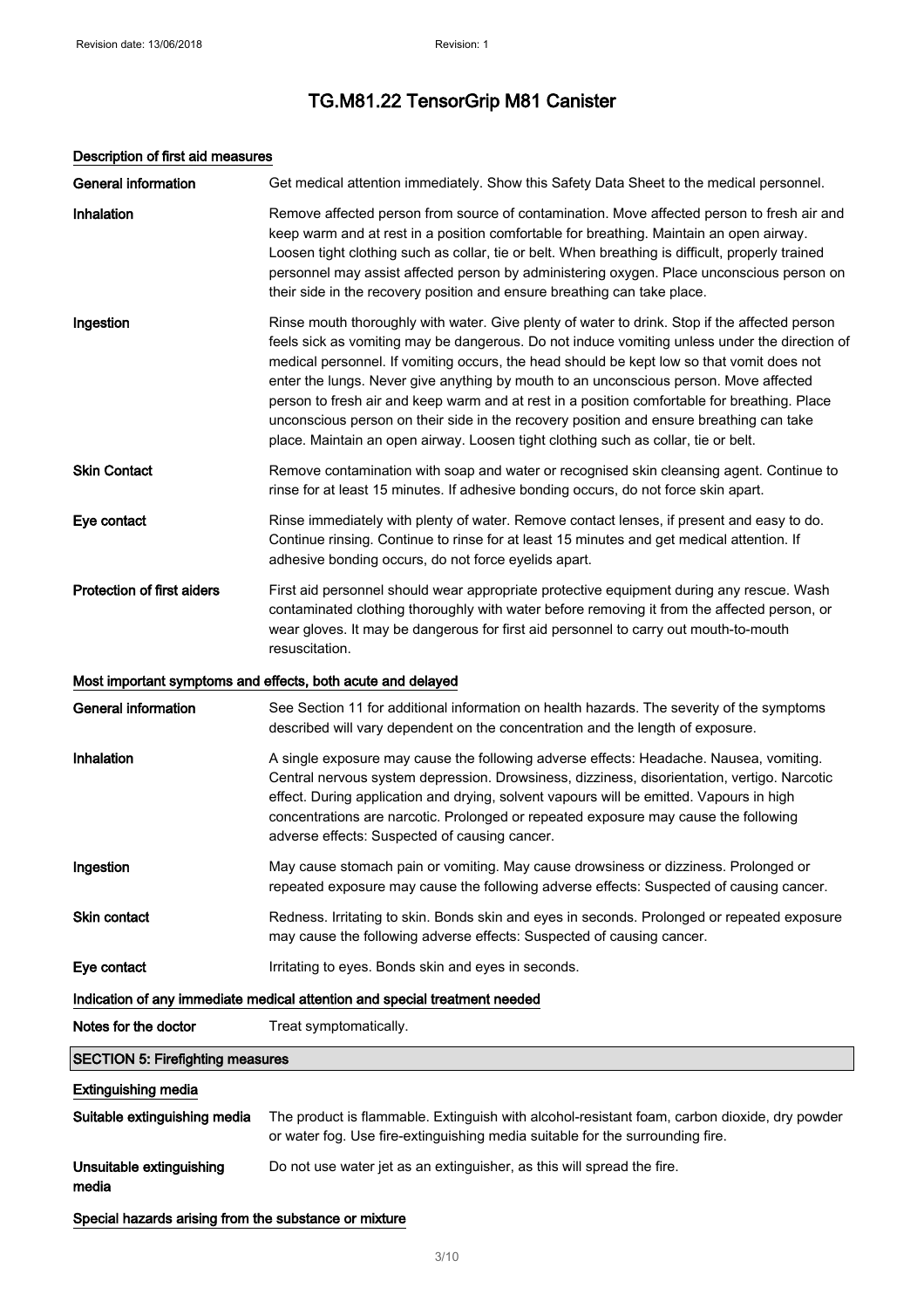| Specific hazards                                     | Containers can burst violently or explode when heated, due to excessive pressure build-up.<br>Bursting aerosol containers may be propelled from a fire at high speed. If aerosol cans are<br>ruptured, care should be taken due to the rapid escape of the pressurised contents and<br>propellant. Vapours may form explosive mixtures with air.                                                                                                                                                                                                                                                                                                                                                                                                                                                                                                                                                               |  |
|------------------------------------------------------|----------------------------------------------------------------------------------------------------------------------------------------------------------------------------------------------------------------------------------------------------------------------------------------------------------------------------------------------------------------------------------------------------------------------------------------------------------------------------------------------------------------------------------------------------------------------------------------------------------------------------------------------------------------------------------------------------------------------------------------------------------------------------------------------------------------------------------------------------------------------------------------------------------------|--|
| <b>Hazardous combustion</b><br>products              | Thermal decomposition or combustion products may include the following substances:<br>Carbon dioxide (CO2). Carbon monoxide (CO). Harmful gases or vapours.                                                                                                                                                                                                                                                                                                                                                                                                                                                                                                                                                                                                                                                                                                                                                    |  |
| Advice for firefighters                              |                                                                                                                                                                                                                                                                                                                                                                                                                                                                                                                                                                                                                                                                                                                                                                                                                                                                                                                |  |
| Protective actions during<br>firefighting            | Avoid breathing fire gases or vapours. Evacuate area. Keep upwind to avoid inhalation of<br>gases, vapours, fumes and smoke. Cool containers exposed to heat with water spray and<br>remove them from the fire area if it can be done without risk. Cool containers exposed to<br>flames with water until well after the fire is out. If a leak or spill has not ignited, use water<br>spray to disperse vapours and protect men stopping the leak. Control run-off water by<br>containing and keeping it out of sewers and watercourses. If risk of water pollution occurs,<br>notify appropriate authorities.                                                                                                                                                                                                                                                                                                |  |
| Special protective equipment<br>for firefighters     | Wear positive-pressure self-contained breathing apparatus (SCBA) and appropriate protective<br>clothing. Firefighter's clothing conforming to Australia/New Zealand Standards AS/NZS 4967<br>(for clothing) AS/NZS 1801 (for helmets), AS/NZS 4821 (for protective boots), AS/NZS 1801<br>(for protective gloves) will provide a basic level of protection for chemical incidents.                                                                                                                                                                                                                                                                                                                                                                                                                                                                                                                             |  |
| <b>Hazchem Code</b>                                  | 2YE                                                                                                                                                                                                                                                                                                                                                                                                                                                                                                                                                                                                                                                                                                                                                                                                                                                                                                            |  |
| <b>SECTION 6: Accidental release measures</b>        |                                                                                                                                                                                                                                                                                                                                                                                                                                                                                                                                                                                                                                                                                                                                                                                                                                                                                                                |  |
|                                                      | Personal precautions, protective equipment and emergency procedures                                                                                                                                                                                                                                                                                                                                                                                                                                                                                                                                                                                                                                                                                                                                                                                                                                            |  |
| <b>Personal precautions</b>                          | No action shall be taken without appropriate training or involving any personal risk. Keep<br>unnecessary and unprotected personnel away from the spillage. Wear protective clothing as<br>described in Section 8 of this safety data sheet. Follow precautions for safe handling<br>described in this safety data sheet. Wash thoroughly after dealing with a spillage. Ensure<br>procedures and training for emergency decontamination and disposal are in place. Do not<br>touch or walk into spilled material. Evacuate area. Risk of explosion. Provide adequate<br>ventilation. No smoking, sparks, flames or other sources of ignition near spillage. Promptly<br>remove any clothing that becomes contaminated.                                                                                                                                                                                        |  |
| <b>Environmental precautions</b>                     |                                                                                                                                                                                                                                                                                                                                                                                                                                                                                                                                                                                                                                                                                                                                                                                                                                                                                                                |  |
| <b>Environmental precautions</b>                     | Collect and place in suitable waste disposal containers and seal securely. Large Spillages:<br>Inform the relevant authorities if environmental pollution occurs (sewers, waterways, soil or<br>air).                                                                                                                                                                                                                                                                                                                                                                                                                                                                                                                                                                                                                                                                                                          |  |
| Methods and material for containment and cleaning up |                                                                                                                                                                                                                                                                                                                                                                                                                                                                                                                                                                                                                                                                                                                                                                                                                                                                                                                |  |
| Methods for cleaning up                              | Wear protective clothing as described in Section 8 of this safety data sheet. Clear up spills<br>immediately and dispose of waste safely. Eliminate all ignition sources if safe to do so. No<br>smoking, sparks, flames or other sources of ignition near spillage. Approach the spillage from<br>upwind. Under normal conditions of handling and storage, spillages from aerosol containers<br>are unlikely. If aerosol cans are ruptured, care should be taken due to the rapid escape of the<br>pressurised contents and propellant. Small Spillages: Wipe up with an absorbent cloth and<br>dispose of waste safely. Large Spillages: If the product is soluble in water, dilute the spillage<br>with water and mop it up. Alternatively, or if it is not water-soluble, absorb the spillage with an<br>inert, dry material and place it in a suitable waste disposal container. Flush away spillage with |  |

#### Reference to other sections

plenty of water. Wash thoroughly after dealing with a spillage. Dispose of waste to licensed waste disposal site in accordance with the requirements of the local Waste Disposal Authority.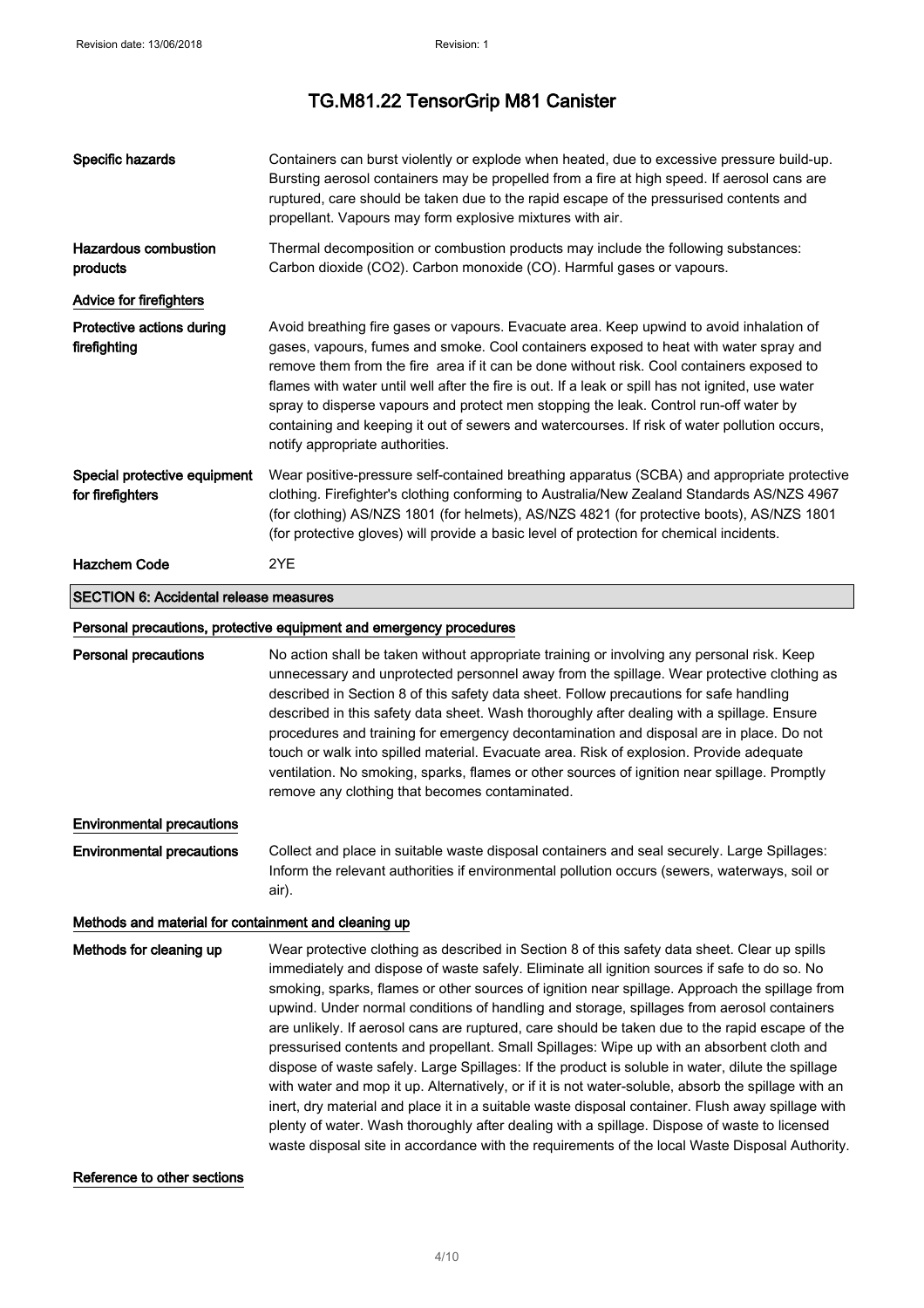| Reference to other sections                                  | For personal protection, see Section 8. See Section 11 for additional information on health<br>hazards. See Section 12 for additional information on ecological hazards. For waste disposal,<br>see Section 13.                                                                                                                                                                                                                                                                                                                                                                                                                                                                                                                                                                                                                        |
|--------------------------------------------------------------|----------------------------------------------------------------------------------------------------------------------------------------------------------------------------------------------------------------------------------------------------------------------------------------------------------------------------------------------------------------------------------------------------------------------------------------------------------------------------------------------------------------------------------------------------------------------------------------------------------------------------------------------------------------------------------------------------------------------------------------------------------------------------------------------------------------------------------------|
|                                                              | SECTION 7: Handling and storage, including how the chemical may be safely used                                                                                                                                                                                                                                                                                                                                                                                                                                                                                                                                                                                                                                                                                                                                                         |
| Precautions for safe handling                                |                                                                                                                                                                                                                                                                                                                                                                                                                                                                                                                                                                                                                                                                                                                                                                                                                                        |
| <b>Usage precautions</b>                                     | For professional users only. Read and follow manufacturer's recommendations. Wear<br>protective clothing as described in Section 8 of this safety data sheet. Keep away from food,<br>drink and animal feeding stuffs. Avoid exposing aerosol containers to high temperatures or<br>direct sunlight. The product is flammable. Keep away from heat, hot surfaces, sparks, open<br>flames and other ignition sources. No smoking. Do not handle until all safety precautions have<br>been read and understood. Do not handle broken packages without protective equipment. Do<br>not spray on an open flame or other ignition source. Pressurized container: Do not pierce or<br>burn, even after use. Spray will evaporate and cool rapidly and may cause frostbite or cold<br>burns if in contact with skin. Avoid contact with eyes. |
| Advice on general<br>occupational hygiene                    | Wash promptly if skin becomes contaminated. Take off contaminated clothing and wash<br>before reuse. Wash contaminated clothing before reuse. Do not eat, drink or smoke when<br>using this product. Wash at the end of each work shift and before eating, smoking and using<br>the toilet. Change work clothing daily before leaving workplace.                                                                                                                                                                                                                                                                                                                                                                                                                                                                                       |
| Conditions for safe storage, including any incompatibilities |                                                                                                                                                                                                                                                                                                                                                                                                                                                                                                                                                                                                                                                                                                                                                                                                                                        |
| <b>Storage precautions</b>                                   | Store at temperatures between 10°C and 25°C. Store away from incompatible materials (see<br>Section 10). Store in accordance with national regulations. Keep away from oxidising<br>materials, heat and flames. Keep only in the original container. Keep container tightly closed<br>and in a well-ventilated place. Keep containers upright. Protect containers from damage.<br>Protect from sunlight. Do not store near heat sources or expose to high temperatures. Do not<br>expose to temperatures exceeding 50 °C/ 122 °F. Bund storage facilities to prevent soil and<br>water pollution in the event of spillage. The storage area floor should be leak-tight, jointless<br>and not absorbent.                                                                                                                                |
| Storage class                                                | Flammable compressed gas storage.                                                                                                                                                                                                                                                                                                                                                                                                                                                                                                                                                                                                                                                                                                                                                                                                      |
| Specific end use(s)                                          |                                                                                                                                                                                                                                                                                                                                                                                                                                                                                                                                                                                                                                                                                                                                                                                                                                        |
| Specific end use(s)                                          | The identified uses for this product are detailed in Section 1.                                                                                                                                                                                                                                                                                                                                                                                                                                                                                                                                                                                                                                                                                                                                                                        |

### SECTION 8: Exposure controls and personal protection

#### Control parameters

### Occupational exposure limits

### Dichloromethane

Long-term exposure limit (8-hour TWA): 50 ppm 174 mg/m<sup>3</sup> Carc. 2, Sk

#### Petroleum gases, liquefied

Long-term exposure limit (8-hour TWA): 1000 ppm 1800 mg/m<sup>3</sup>

Carc. 1B

Carc. 2 = Suspected human carcinogen.

Carc. 1B = Presumed to have carcinogenic potential for humans.

Sk = Absorption through the skin may be a significant source of exposure.

#### Exposure controls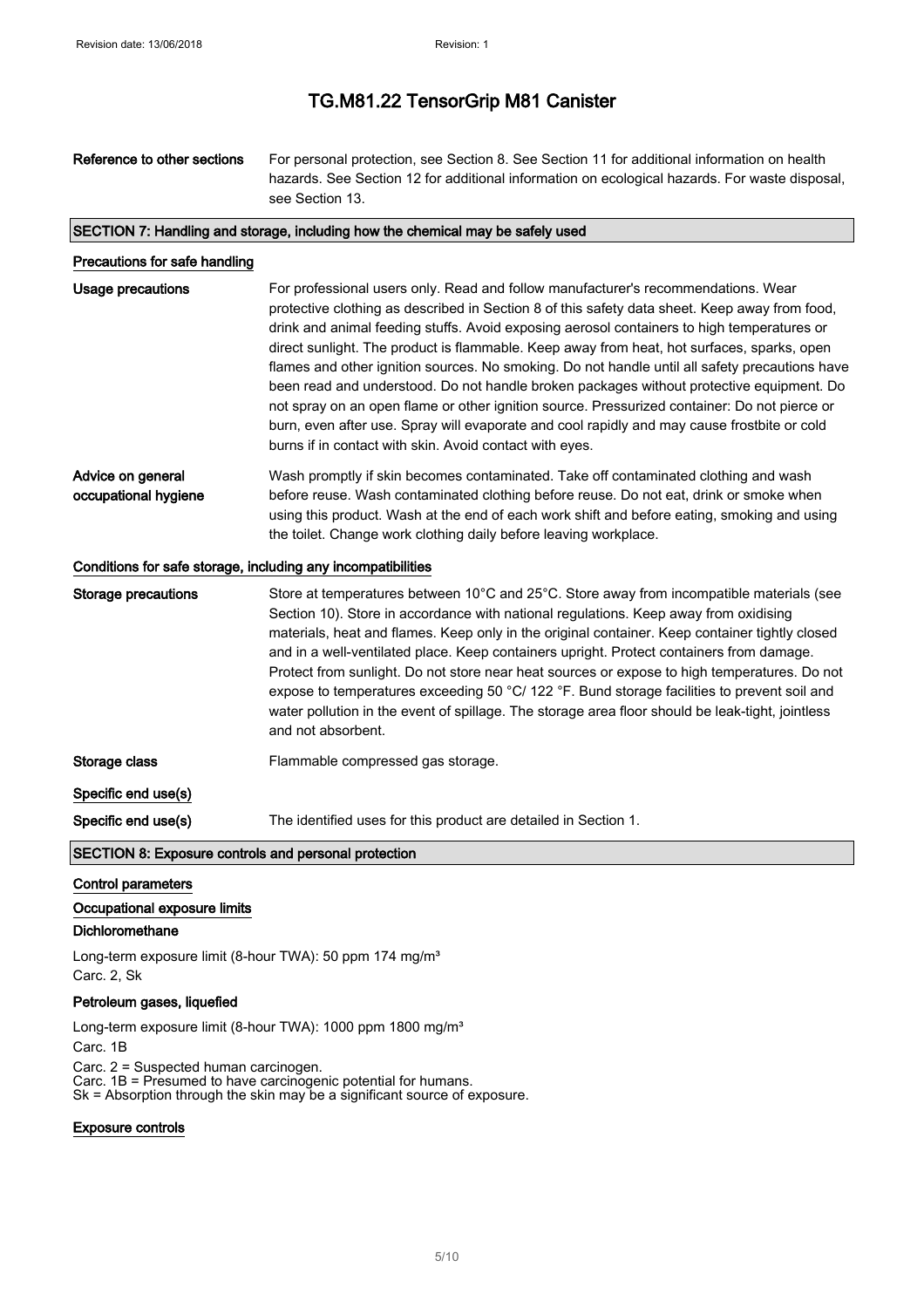#### Protective equipment





| Appropriate engineering<br>controls       | Provide adequate ventilation. Personal, workplace environment or biological monitoring may<br>be required to determine the effectiveness of the ventilation or other control measures and/or<br>the necessity to use respiratory protective equipment. Use process enclosures, local exhaust<br>ventilation or other engineering controls as the primary means to minimise worker exposure.<br>Personal protective equipment should only be used if worker exposure cannot be controlled<br>adequately by the engineering control measures. Ensure control measures are regularly<br>inspected and maintained. Ensure the ventilation system is regularly maintained and tested.<br>As this product contains ingredients with exposure limits, process enclosures, local exhaust<br>ventilation or other engineering controls should be used to keep worker exposure below any<br>statutory or recommended limits, if use generates dust, fumes, gas, vapour or mist. |
|-------------------------------------------|-----------------------------------------------------------------------------------------------------------------------------------------------------------------------------------------------------------------------------------------------------------------------------------------------------------------------------------------------------------------------------------------------------------------------------------------------------------------------------------------------------------------------------------------------------------------------------------------------------------------------------------------------------------------------------------------------------------------------------------------------------------------------------------------------------------------------------------------------------------------------------------------------------------------------------------------------------------------------|
| Eye/face protection                       | Eyewear complying with an approved standard should be worn if a risk assessment indicates<br>eye contact is possible. Personal protective equipment for eye and face protection should<br>comply with Australia/New Zealand Standard AS/NZS 1337. Wear tight-fitting, chemical<br>splash goggles or face shield. If inhalation hazards exist, a full-face respirator may be required<br>instead.                                                                                                                                                                                                                                                                                                                                                                                                                                                                                                                                                                      |
| Hand protection                           | Chemical-resistant, impervious gloves complying with an approved standard should be worn if<br>a risk assessment indicates skin contact is possible. The most suitable glove should be<br>chosen in consultation with the glove supplier/manufacturer, who can provide information<br>about the breakthrough time of the glove material. To protect hands from chemicals, gloves<br>should comply with Australia/New Zealand Standard AS/NZS 2161. Considering the data<br>specified by the glove manufacturer, check during use that the gloves are retaining their<br>protective properties and change them as soon as any deterioration is detected. Frequent<br>changes are recommended.                                                                                                                                                                                                                                                                          |
| Other skin and body<br>protection         | Appropriate footwear and additional protective clothing complying with an approved standard<br>should be worn if a risk assessment indicates skin contamination is possible.                                                                                                                                                                                                                                                                                                                                                                                                                                                                                                                                                                                                                                                                                                                                                                                          |
| Hygiene measures                          | Provide eyewash station and safety shower. Contaminated work clothing should not be<br>allowed out of the workplace. Wash contaminated clothing before reuse. Clean equipment<br>and the work area every day. Good personal hygiene procedures should be implemented.<br>Wash at the end of each work shift and before eating, smoking and using the toilet. When<br>using do not eat, drink or smoke. Preventive industrial medical examinations should be carried<br>out. Warn cleaning personnel of any hazardous properties of the product.                                                                                                                                                                                                                                                                                                                                                                                                                       |
| <b>Respiratory protection</b>             | Respiratory protection complying with an approved standard should be worn if a risk<br>assessment indicates inhalation of contaminants is possible. Ensure all respiratory protective<br>equipment is suitable for its intended use and complies with Australia/New Zealand Standard<br>AS/NZS 1716. Check that the respirator fits tightly and the filter is changed regularly. Gas and<br>combination filter cartridges should comply with Australia/New Zealand Standard AS/NZS<br>1716. Full face mask respirators with replaceable filter cartridges should comply with<br>Australia/New Zealand Standard AS/NZS 1716. Half mask and quarter mask respirators with<br>replaceable filter cartridges should comply with Australia/New Zealand Standard AS/NZS<br>1716.                                                                                                                                                                                            |
| <b>Environmental exposure</b><br>controls | Keep container tightly sealed when not in use.                                                                                                                                                                                                                                                                                                                                                                                                                                                                                                                                                                                                                                                                                                                                                                                                                                                                                                                        |

SECTION 9: Physical and chemical properties

### Information on basic physical and chemical properties

Appearance **Aerosol.**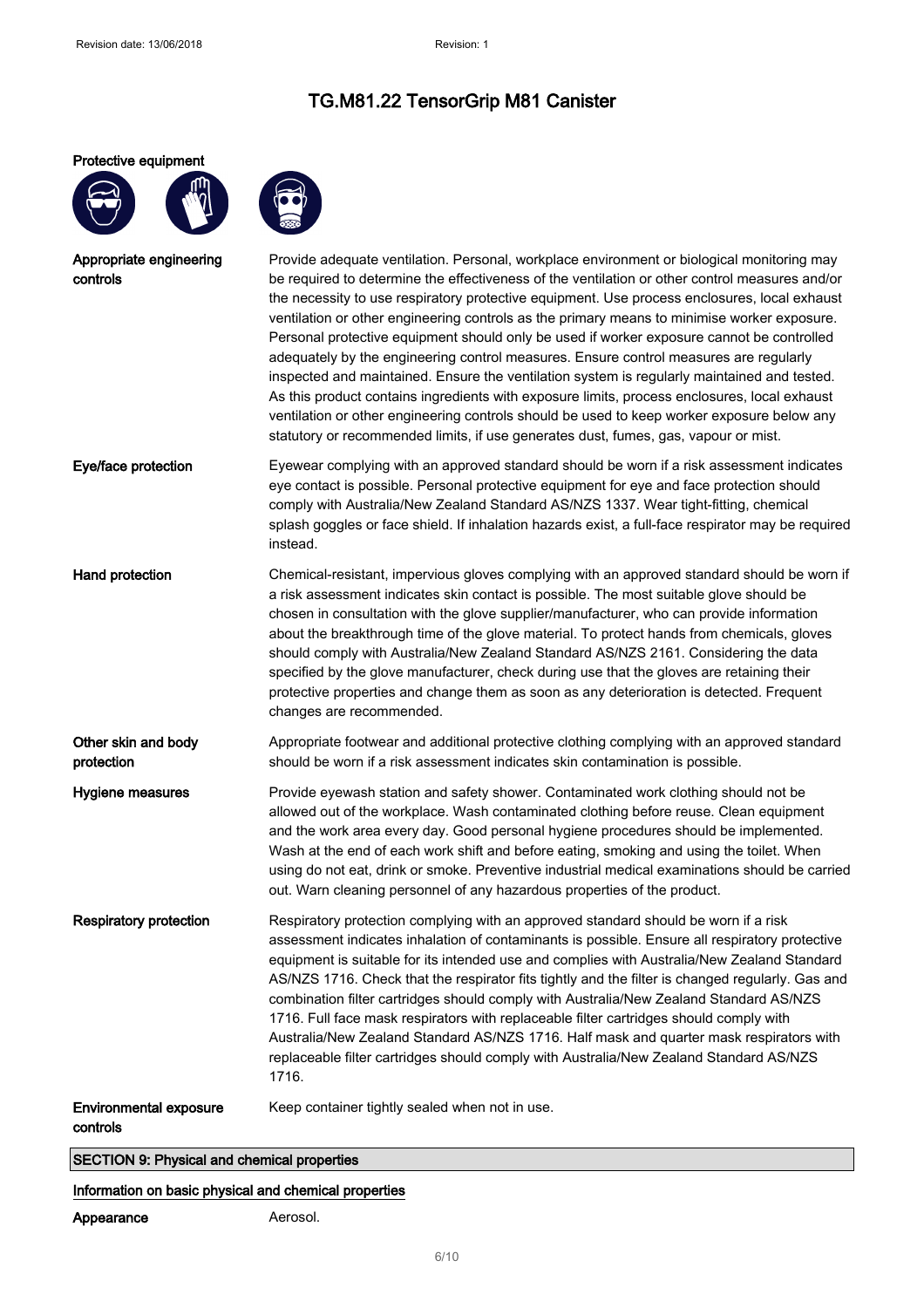| Colour                                       | Clear. or Green.                                                                                                                                                         |
|----------------------------------------------|--------------------------------------------------------------------------------------------------------------------------------------------------------------------------|
| Odour                                        | Characteristic.                                                                                                                                                          |
| <b>Odour threshold</b>                       | Not available.                                                                                                                                                           |
| pH                                           | Not available.                                                                                                                                                           |
| <b>Melting point</b>                         | Not available.                                                                                                                                                           |
| Initial boiling point and range              | Not available.                                                                                                                                                           |
| Flash point                                  | Not available.                                                                                                                                                           |
| <b>Evaporation rate</b>                      | Not available.                                                                                                                                                           |
| <b>Evaporation factor</b>                    | Not available.                                                                                                                                                           |
| Flammability Limit - Lower(%)                | Not available.                                                                                                                                                           |
| Vapour pressure                              | Not available.                                                                                                                                                           |
| Vapour density                               | Not available.                                                                                                                                                           |
| <b>Bulk density</b>                          | 1.18 kg/l                                                                                                                                                                |
| Solubility(ies)                              | Not available.                                                                                                                                                           |
| <b>Partition coefficient</b>                 | Not available.                                                                                                                                                           |
| Auto-ignition temperature                    | Not available.                                                                                                                                                           |
| <b>Decomposition Temperature</b>             | Not available.                                                                                                                                                           |
| <b>Viscosity</b>                             | Data lacking.                                                                                                                                                            |
| <b>Explosive properties</b>                  | Not considered to be explosive.                                                                                                                                          |
| <b>Oxidising properties</b>                  | Does not meet the criteria for classification as oxidising.                                                                                                              |
| Other information                            | Not applicable.                                                                                                                                                          |
| <b>SECTION 10: Stability and reactivity</b>  |                                                                                                                                                                          |
| Reactivity                                   | Stable at normal ambient temperatures and when used as recommended.                                                                                                      |
| <b>Stability</b>                             | Stable at normal ambient temperatures and when used as recommended. Stable under the<br>prescribed storage conditions.                                                   |
| Possibility of hazardous<br>reactions        | The following materials may react strongly with the product: Oxidising agents.                                                                                           |
| <b>Conditions to avoid</b>                   | Avoid exposing aerosol containers to high temperatures or direct sunlight. Containers can<br>burst violently or explode when heated, due to excessive pressure build-up. |
| Materials to avoid                           | No specific material or group of materials is likely to react with the product to produce a<br>hazardous situation.                                                      |
| Hazardous decomposition<br>products          | Thermal decomposition or combustion products may include the following substances: Acrid<br>smoke or fumes.                                                              |
| <b>SECTION 11: Toxicological information</b> |                                                                                                                                                                          |

Information on toxicological effects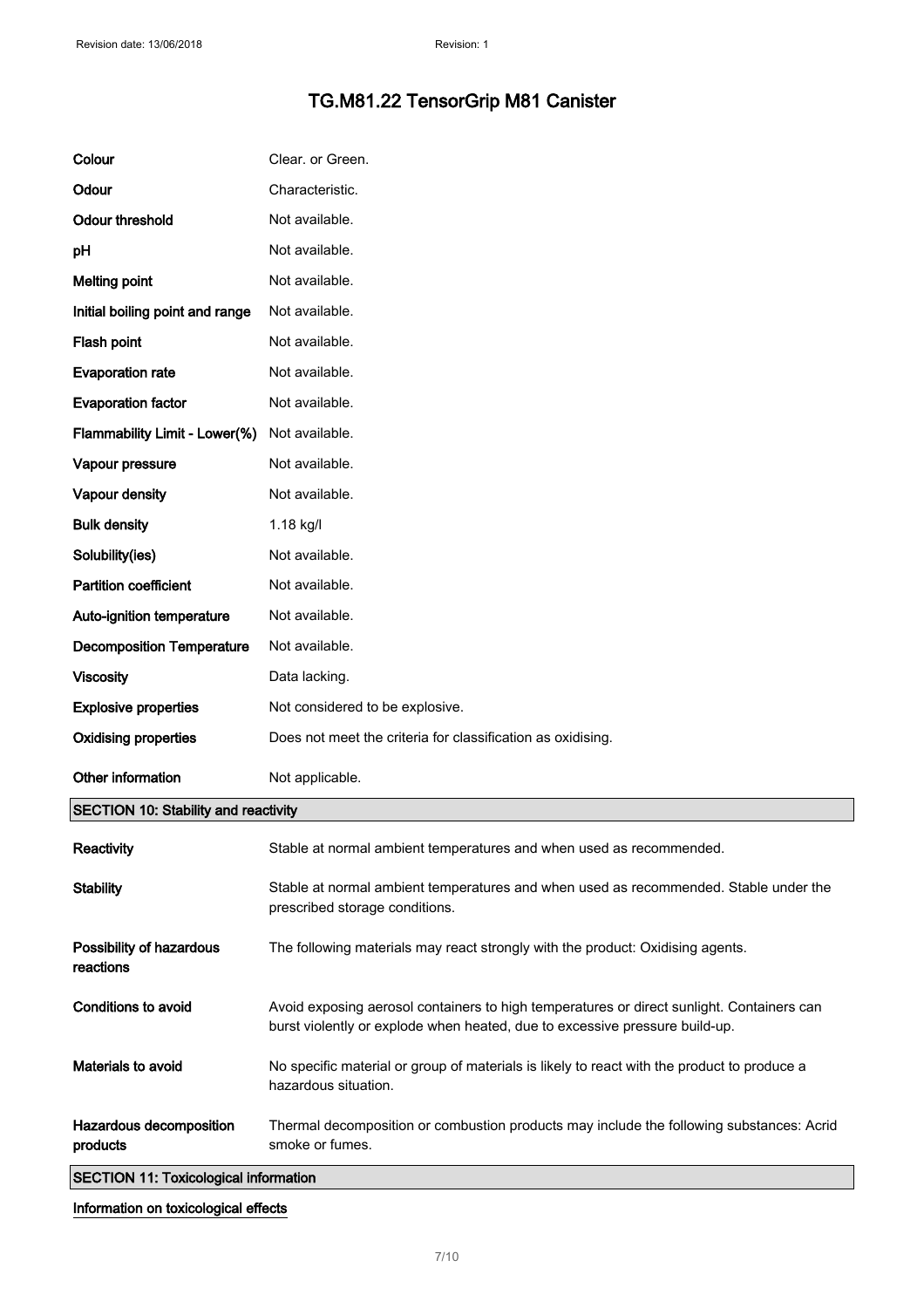| <b>Toxicity</b>                                                     | Not regarded as dangerous for the environment. However, large or frequent spills may have                                                                                                                                                                                                                        |
|---------------------------------------------------------------------|------------------------------------------------------------------------------------------------------------------------------------------------------------------------------------------------------------------------------------------------------------------------------------------------------------------|
| <b>SECTION 12: Ecological Information</b>                           |                                                                                                                                                                                                                                                                                                                  |
| Eye contact                                                         | Irritating to eyes. Bonds skin and eyes in seconds.                                                                                                                                                                                                                                                              |
| <b>Skin Contact</b>                                                 | Redness. Irritating to skin. Bonds skin and eyes in seconds.                                                                                                                                                                                                                                                     |
| Ingestion                                                           | Gastrointestinal symptoms, including upset stomach.                                                                                                                                                                                                                                                              |
| Inhalation                                                          | A single exposure may cause the following adverse effects: Headache. Nausea, vomiting.<br>Central nervous system depression. Drowsiness, dizziness, disorientation, vertigo. Narcotic<br>effect. During application and drying, solvent vapours will be emitted. Vapours in high<br>concentrations are narcotic. |
| <b>General information</b>                                          | May cause cancer after repeated exposure. Risk of cancer depends on duration and level of<br>exposure. The severity of the symptoms described will vary dependent on the concentration<br>and the length of exposure.                                                                                            |
| STOT - repeated exposure                                            | Based on available data the classification criteria are not met.                                                                                                                                                                                                                                                 |
| Specific target organ toxicity - repeated exposure                  |                                                                                                                                                                                                                                                                                                                  |
| <b>Target organs</b>                                                | Central nervous system                                                                                                                                                                                                                                                                                           |
| STOT - single exposure                                              | May cause drowsiness or dizziness.                                                                                                                                                                                                                                                                               |
| Specific target organ toxicity - single exposure                    |                                                                                                                                                                                                                                                                                                                  |
| Reproductive toxicity<br>Reproductive toxicity - fertility          | Based on available data the classification criteria are not met.                                                                                                                                                                                                                                                 |
| Carcinogenicity<br>Carcinogenicity                                  | Suspected of causing cancer.                                                                                                                                                                                                                                                                                     |
| Germ cell mutagenicity<br>Genotoxicity - in vitro                   | Based on available data the classification criteria are not met.                                                                                                                                                                                                                                                 |
| Skin sensitisation<br><b>Skin sensitisation</b>                     | Based on available data the classification criteria are not met.                                                                                                                                                                                                                                                 |
| Respiratory sensitisation<br>Respiratory sensitisation              | Based on available data the classification criteria are not met.                                                                                                                                                                                                                                                 |
| Serious eye damage/irritation<br>Serious eye damage/irritation      | Causes serious eye irritation.                                                                                                                                                                                                                                                                                   |
| Skin corrosion/irritation<br>Skin corrosion/irritation              | Causes skin irritation.                                                                                                                                                                                                                                                                                          |
| Acute toxicity - inhalation<br>Notes (inhalation LC <sub>50</sub> ) | Based on available data the classification criteria are not met.                                                                                                                                                                                                                                                 |
| Acute toxicity - dermal<br>Notes (dermal LD <sub>50</sub> )         | Based on available data the classification criteria are not met.                                                                                                                                                                                                                                                 |
| Acute toxicity - oral<br>Notes (oral LD <sub>50</sub> )             | Based on available data the classification criteria are not met.                                                                                                                                                                                                                                                 |

Persistence and degradability

hazardous effects on the environment.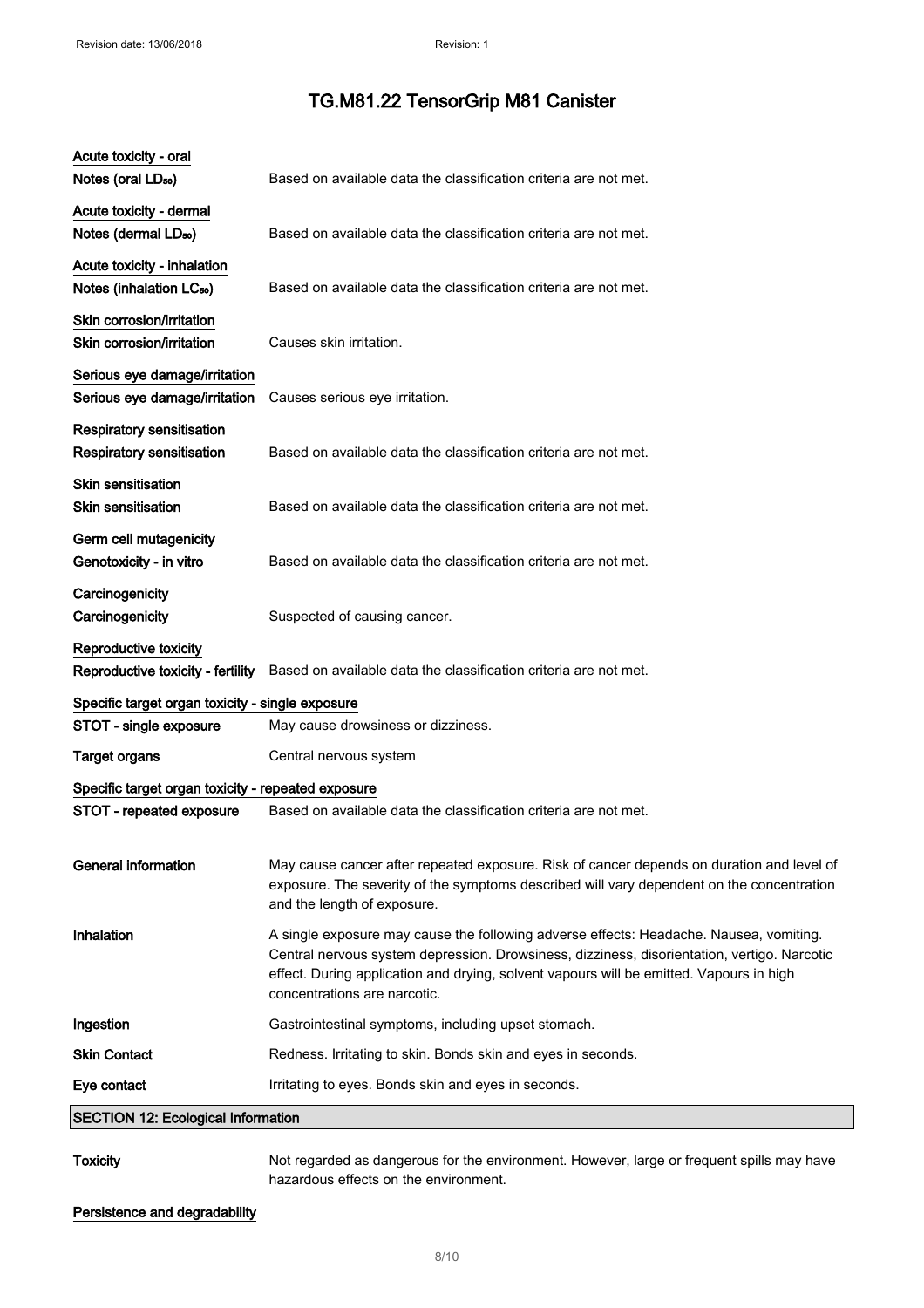|                                            | Persistence and degradability There are no data on the degradability of this product.                                                                                                                                                                                                                                                                                                                                                                                                                                                                                                                                                                                                                                                                   |  |
|--------------------------------------------|---------------------------------------------------------------------------------------------------------------------------------------------------------------------------------------------------------------------------------------------------------------------------------------------------------------------------------------------------------------------------------------------------------------------------------------------------------------------------------------------------------------------------------------------------------------------------------------------------------------------------------------------------------------------------------------------------------------------------------------------------------|--|
| <b>Bioaccumulative potential</b>           |                                                                                                                                                                                                                                                                                                                                                                                                                                                                                                                                                                                                                                                                                                                                                         |  |
| <b>Bioaccumulative Potential</b>           | No data available on bioaccumulation.                                                                                                                                                                                                                                                                                                                                                                                                                                                                                                                                                                                                                                                                                                                   |  |
| <b>Partition coefficient</b>               | Not available.                                                                                                                                                                                                                                                                                                                                                                                                                                                                                                                                                                                                                                                                                                                                          |  |
| Mobility in soil                           |                                                                                                                                                                                                                                                                                                                                                                                                                                                                                                                                                                                                                                                                                                                                                         |  |
| <b>Mobility</b>                            | The product contains volatile organic compounds (VOCs) which will evaporate easily from all<br>surfaces.                                                                                                                                                                                                                                                                                                                                                                                                                                                                                                                                                                                                                                                |  |
| Other adverse effects                      |                                                                                                                                                                                                                                                                                                                                                                                                                                                                                                                                                                                                                                                                                                                                                         |  |
| Other adverse effects                      | None known.                                                                                                                                                                                                                                                                                                                                                                                                                                                                                                                                                                                                                                                                                                                                             |  |
| <b>SECTION 13: Disposal considerations</b> |                                                                                                                                                                                                                                                                                                                                                                                                                                                                                                                                                                                                                                                                                                                                                         |  |
| Waste treatment methods                    |                                                                                                                                                                                                                                                                                                                                                                                                                                                                                                                                                                                                                                                                                                                                                         |  |
| General information                        | The generation of waste should be minimised or avoided wherever possible. Reuse or recycle<br>products wherever possible. This material and its container must be disposed of in a safe<br>way. Disposal of this product, process solutions, residues and by-products should at all times<br>comply with the requirements of environmental protection and waste disposal legislation and<br>any local authority requirements. When handling waste, the safety precautions applying to<br>handling of the product should be considered. Care should be taken when handling emptied<br>containers that have not been thoroughly cleaned or rinsed out. Empty containers or liners<br>may retain some product residues and hence be potentially hazardous. |  |
| <b>Disposal methods</b>                    | Do not empty into drains. Empty containers must not be punctured or incinerated because of<br>the risk of an explosion. Dispose of surplus products and those that cannot be recycled via a<br>licensed waste disposal contractor. Waste, residues, empty containers, discarded work<br>clothes and contaminated cleaning materials should be collected in designated containers,<br>labelled with their contents.                                                                                                                                                                                                                                                                                                                                      |  |
| <b>SECTION 14: Transport information</b>   |                                                                                                                                                                                                                                                                                                                                                                                                                                                                                                                                                                                                                                                                                                                                                         |  |
| <b>UN number</b>                           |                                                                                                                                                                                                                                                                                                                                                                                                                                                                                                                                                                                                                                                                                                                                                         |  |
| UN No. (ADG)                               | 3501                                                                                                                                                                                                                                                                                                                                                                                                                                                                                                                                                                                                                                                                                                                                                    |  |
| UN No. (IMDG)                              | 3501                                                                                                                                                                                                                                                                                                                                                                                                                                                                                                                                                                                                                                                                                                                                                    |  |
| UN No. (ICAO)                              | 3501                                                                                                                                                                                                                                                                                                                                                                                                                                                                                                                                                                                                                                                                                                                                                    |  |
| UN proper shipping name                    |                                                                                                                                                                                                                                                                                                                                                                                                                                                                                                                                                                                                                                                                                                                                                         |  |
| Proper shipping name (ADG)                 | CHEMICAL UNDER PRESSURE, FLAMMABLE, N.O.S. (ISOBUTANE, PROPANE)                                                                                                                                                                                                                                                                                                                                                                                                                                                                                                                                                                                                                                                                                         |  |
| Proper shipping name<br>(IMDG)             | CHEMICAL UNDER PRESSURE, FLAMMABLE, N.O.S. (ISOBUTANE, PROPANE)                                                                                                                                                                                                                                                                                                                                                                                                                                                                                                                                                                                                                                                                                         |  |
|                                            | Proper shipping name (ICAO) CHEMICAL UNDER PRESSURE, FLAMMABLE, N.O.S. (ISOBUTANE, PROPANE)                                                                                                                                                                                                                                                                                                                                                                                                                                                                                                                                                                                                                                                             |  |
| Transport hazard class(es)                 |                                                                                                                                                                                                                                                                                                                                                                                                                                                                                                                                                                                                                                                                                                                                                         |  |
| <b>ADG class</b>                           | 2.1                                                                                                                                                                                                                                                                                                                                                                                                                                                                                                                                                                                                                                                                                                                                                     |  |
| ADG classification code                    | 8F                                                                                                                                                                                                                                                                                                                                                                                                                                                                                                                                                                                                                                                                                                                                                      |  |
| <b>ADG label</b>                           | 2.1                                                                                                                                                                                                                                                                                                                                                                                                                                                                                                                                                                                                                                                                                                                                                     |  |
| <b>IMDG class</b>                          | 2.1                                                                                                                                                                                                                                                                                                                                                                                                                                                                                                                                                                                                                                                                                                                                                     |  |
| ICAO class/division                        | 2.1                                                                                                                                                                                                                                                                                                                                                                                                                                                                                                                                                                                                                                                                                                                                                     |  |